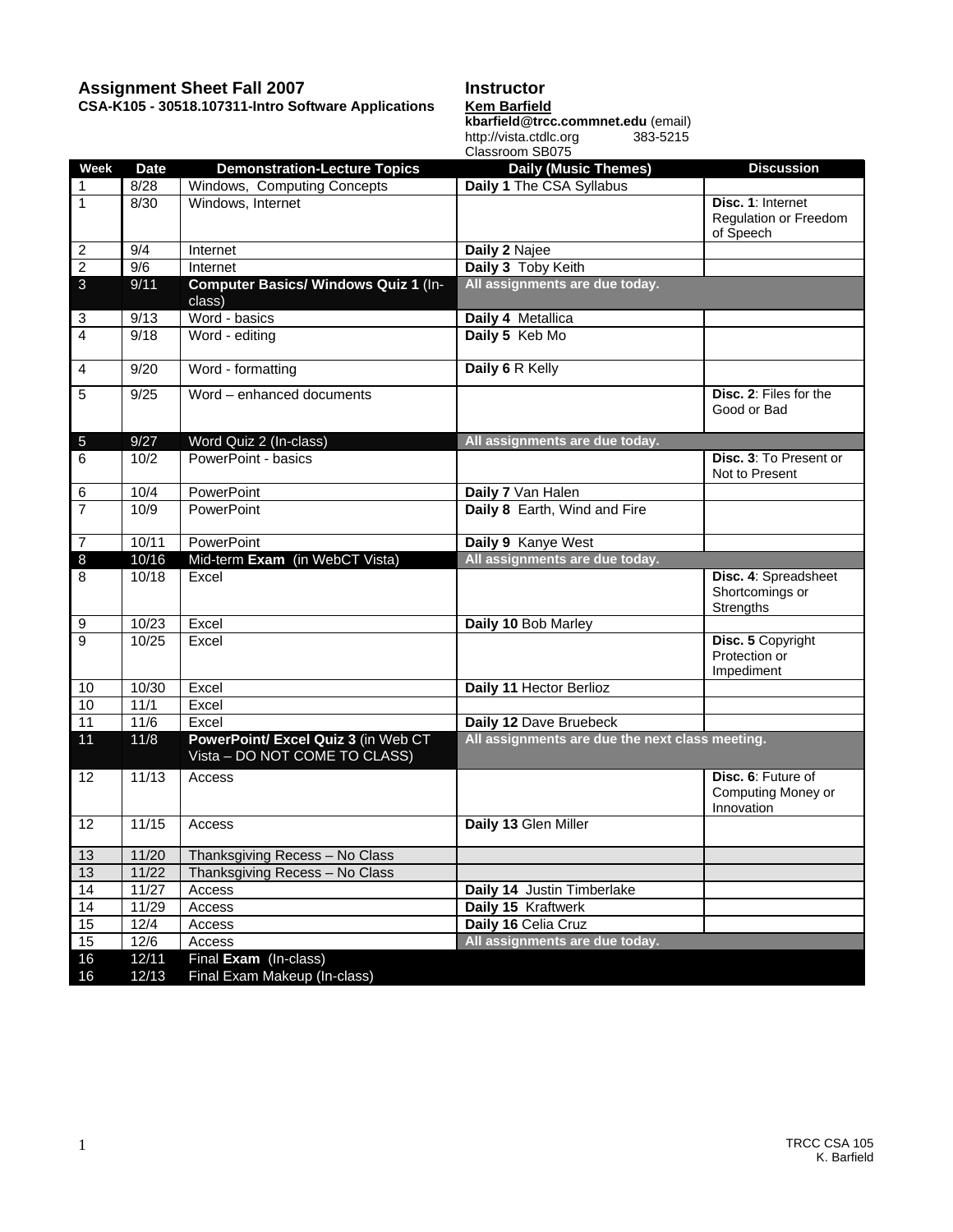# **Student Syllabus and Course Outline CSA 105 Introduction to Software Applications Fall 2006 CSA-K105 - 30518.107311-Intro Software Applications**

Prepared by: Kem Barfield Office hours: Tuesday and Thursday, by appointment E-mail: **kbarfield@trcc.commnet.edu**

# **Catalog Description:** Credit Hours: 3

Upon successful completion of the course, the student will be knowledgeable of the efficient, responsible, and ethical use of major software applications employed as tools in business problem-solving. The following operating system(s) and application software will be covered:

Operating System(s) - Windows XP Word Processing - Word 2003 Spreadsheets/Worksheets - Excel 2003 Database - Access 2003 Presentation Graphics - PowerPoint 2003 Internet - Internet Explorer

Topics include basic Windows file management such as saving, copying, backing-up and Object Linking and Embedding, input/output, storage, and data communications. Features to aid productivity will be used throughout the course, and Object Linking and Embedding will be used to create compound documents. The student will be required to complete lab projects using these applications.

# **Texts**

Grauer/Barber. Exploring Office 2003, second edition, Volume 1

# **Software**

You are NOT required to have your own software since Office 2003 is available in class, in the labs in the writing center, and in the library. If you choose to use your own software at home, your results will most closely match the text and handouts if you use Office 2003 or Office 2007. (Save Office 2007 files in Office 2003.) Do NOT use WordPerfect, Works, or other non-Office applications to complete lab exercises.

# **Materials**

Bring four 3  $\frac{1}{2}$ " high density labeled floppy disks or a single Zip disk for storing files and assignments to each class meeting. Your name, class and section number must be reported on each diskette. The best option is to use USB key flash memory (a.k.a. thumb drives, sticks or pen drives). Once you have learned to do so, you may also store files in WebCT Vista File Manager.

# **Course Objectives**

To provide the student with basic knowledge of, and ability to employ in an office environment, word processing, spreadsheets/worksheets, relational database management, application programming, business presentation graphics, Internet, personal information management, and e-mail.

To provide the student with an understanding of why businesses, industries, and government agencies require the processing and conversion of data into information.

To provide the student with an understanding of how data is processed and converted into information, and how information is managed on a computer information system.

# **Course Requirements**

Each student will be expected to complete a series of lab hands-on exercises and projects during the semester.

Each student will be required to use the computers, the Microsoft Office 2003 suite, the Internet, and WebCT Vista.

There will be a final exam project.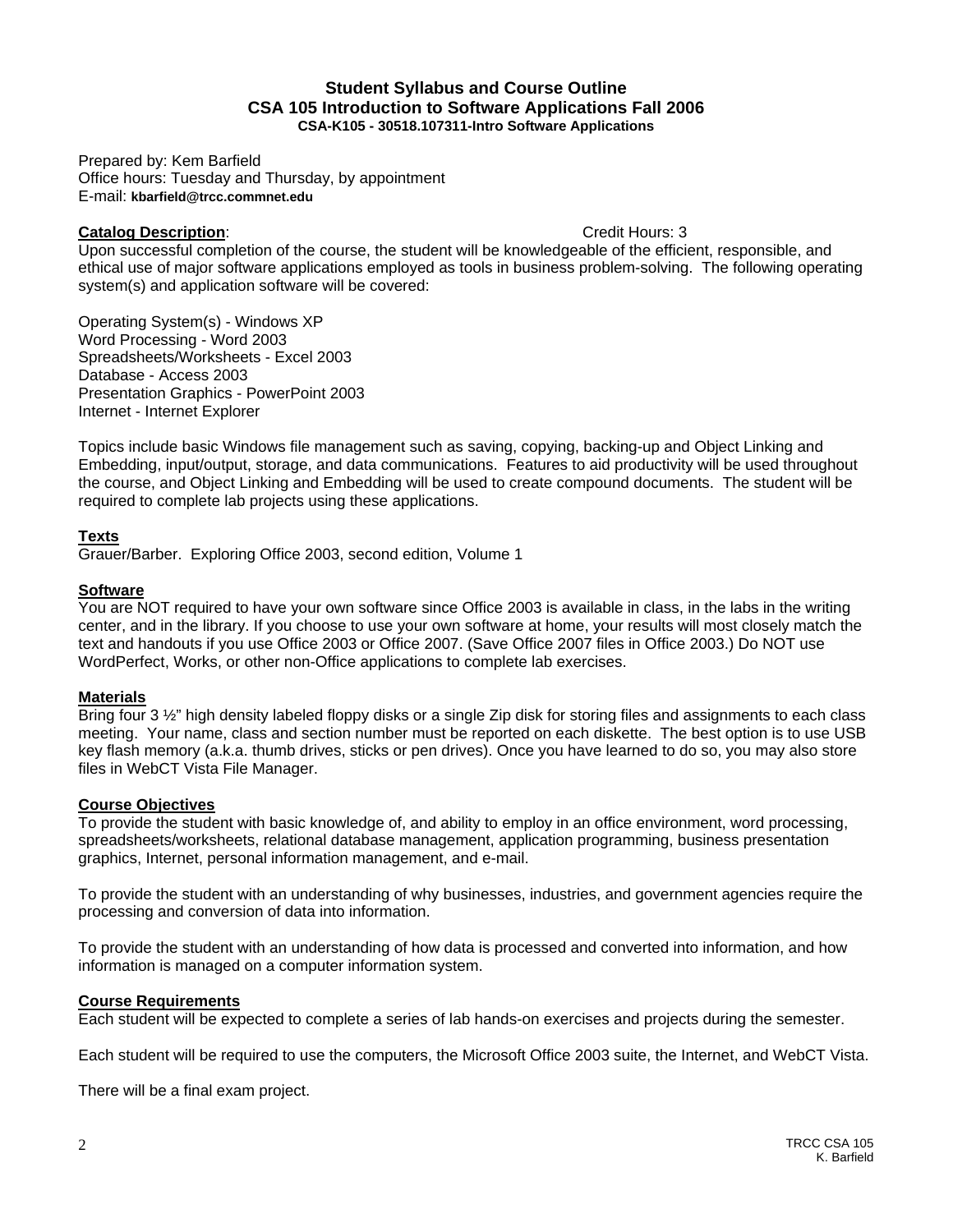You will be given time to complete to complete work in class after the day's lecture. If you do not complete the work it becomes homework. You are also expected to read the appropriate section of the Grauer text to reinforce your skill. Students must plan to spend a minimum of two (2) hours per week outside of class to work either in the computer lab or at home to finish their projects by the assigned deadlines.

# **Course Evaluation**

Course evaluation will be based on attendance, participation, and performance on hands-on exercises, projects, and tests.

# **Teaching methodology used and activities**

**You will**:

- 1. Attend daily class meetings, read and discuss the assigned material, participate in computer lab sessions utilizing Windows, the Internet, Word, Access and Excel.
- 2. Be prepared to hand in computer exercises and homework demonstrating completion of reading and assignments.
- 3. Utilize the lab computers in the labs, in the library, or otherwise personally available to supplement class computer time.
- 4. Be prepared to take all classes, assignments, quizzes, and exams.

# **Evaluation Criteria and Grading Information**

- 1. Evaluation will be on a degree of mastery of the competencies listed above as demonstrated in daily projects, discussion labs, quizzes and a computer literacy final examination.
- 2. You will demonstrate your abilities performing assigned tasks in Windows, Internet Explorer, web based email, Word, PowerPoint, Access and Excel. Tasks are specified in the Assignment Sheet.
- 3. The grading system is point based. You will have the ability to earn up to 6200 points through all assignments.
- 4. Your final grade takes into account all components on the following **Grade Component Grid**.



# **Assignment Points**

|               | Assignments & Participation |                 |        |                 |                  |                  |     |                   |                  |                     |                         |                  |              |               |                             |              |      |  |
|---------------|-----------------------------|-----------------|--------|-----------------|------------------|------------------|-----|-------------------|------------------|---------------------|-------------------------|------------------|--------------|---------------|-----------------------------|--------------|------|--|
|               | ×<br>Mook                   | <b>SOF</b><br>æ | ო<br>æ | ъ<br><b>RAB</b> | 4<br>F<br>÷<br>- | ø<br>.S<br>-     | æ   | 9<br>के<br>œ<br>æ | ο<br><b>HOOK</b> | 2<br>ਨੋਂ<br>८०<br>s | <b>The State</b><br>Age | Ω<br>È<br>æ      | చి<br>F<br>æ | Ø<br>∾<br>- 3 | ۵<br>∼<br>a,<br>æ<br>÷<br>÷ | ø,<br>F<br>æ | Log  |  |
| Attend        | 40                          | 40              | 40     | 40              | 40               | 40               | 40  | 40                | 40               | 40                  | 40                      | 40               |              | 40            | 40                          |              | 560  |  |
| Daily         | 100                         | 200             | 100    | 200             |                  | 100 <sub>1</sub> | 200 |                   | 100              | 100                 | 100                     | 100 <sub>h</sub> |              | 200           | 100                         |              | 1600 |  |
| <b>Discus</b> | 100                         |                 |        |                 | 100              | 100              |     | 100               | 100              |                     |                         | 100              |              |               |                             |              | 600  |  |
| Quiz          |                             |                 | 320    |                 | 320              |                  |     |                   |                  |                     | 320                     |                  |              |               |                             |              | 960  |  |
| Exam          |                             |                 |        |                 |                  |                  |     | 1200              |                  |                     |                         |                  |              |               |                             | /280         | 2480 |  |

- 5. The following grid can help you track your own progress each week. Add all of your points from each assignment including 20 points each day you attended a full class. Then, check the number on the grade grid to see where you stand.
- 6. Grades will be posted in Vista.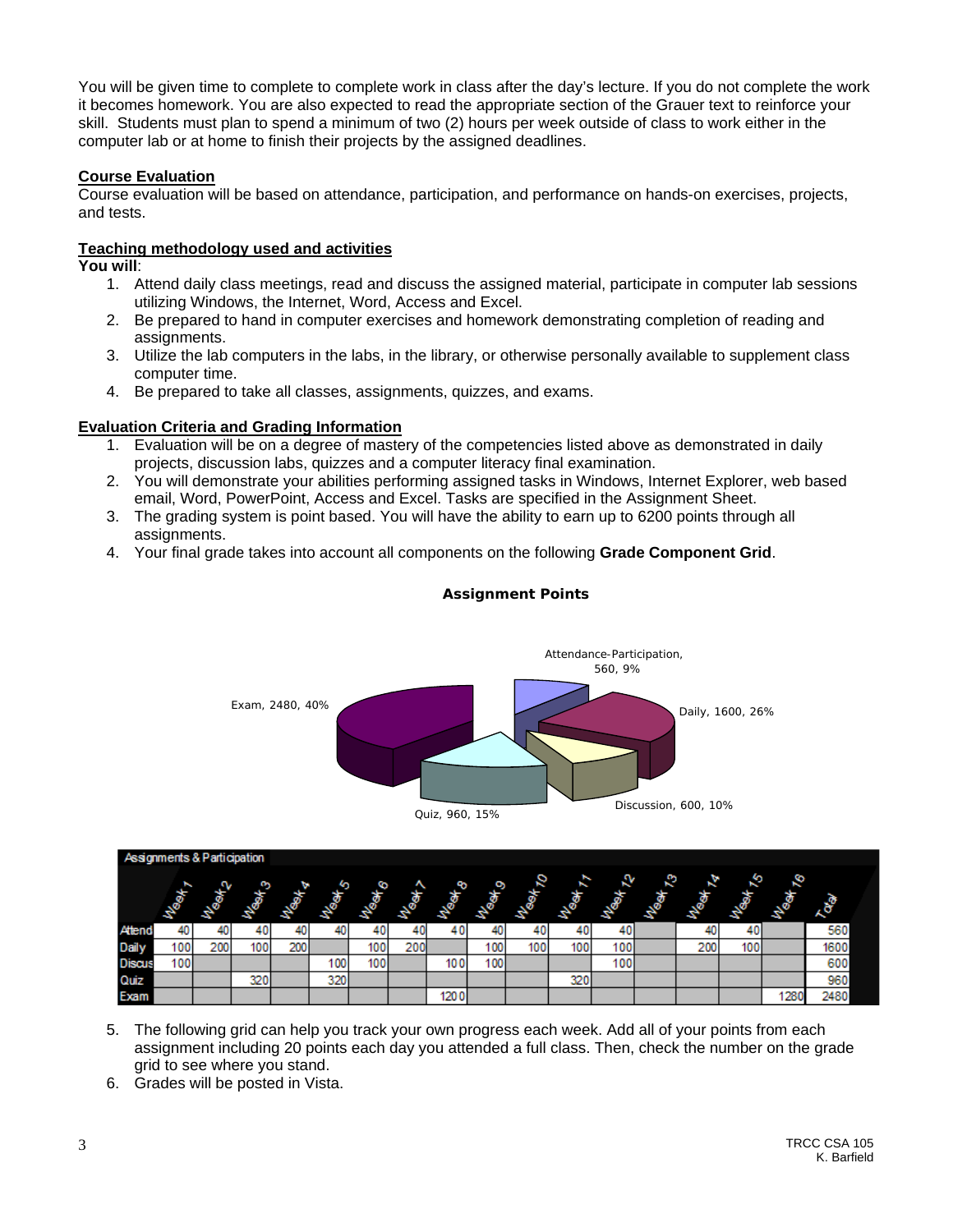#### **Grade Grid**

|                | <b>Grade Grid</b>                       |                         |                  |                  |                                            |                   |                                           |                |         |                              |                               |                                     |                              |                                   |                         |                                                                                                                      |                   |  |
|----------------|-----------------------------------------|-------------------------|------------------|------------------|--------------------------------------------|-------------------|-------------------------------------------|----------------|---------|------------------------------|-------------------------------|-------------------------------------|------------------------------|-----------------------------------|-------------------------|----------------------------------------------------------------------------------------------------------------------|-------------------|--|
|                |                                         |                         |                  |                  |                                            |                   |                                           |                |         |                              |                               |                                     |                              |                                   |                         |                                                                                                                      |                   |  |
|                | $\overline{\phantom{0}}$<br><b>Meat</b> | $\gamma$<br><b>ROOM</b> | c<br><b>Rest</b> | Þ<br><b>Mean</b> | $\mathcal{L}_{\mathcal{D}}$<br><b>Meat</b> | 6<br><b>Death</b> | $\boldsymbol{\mathcal{N}}$<br><b>MOOK</b> | <b>Meeting</b> | Meeting | $\mathcal{S}$<br><b>Meat</b> | $\overline{z}$<br><b>Mook</b> | $\mathcal{L}$<br><b>Destruction</b> | $\mathcal{E}$<br><b>Rest</b> | $\mathbf{z}$<br><b>Restaurant</b> | <b>K</b><br><b>Mean</b> | <b>Contract Contract Contract Contract Contract Contract Contract Contract Contract Contract Contract Contract C</b> | <b>READERS</b>    |  |
| Max            | 40                                      | 280                     | 520              | 980              | 220                                        | 1680              | 1920                                      | 2160           | 3500    | 3740                         | 3880                          | 4340                                | 4540                         | 4580                              | 4820                    | 6200                                                                                                                 | 5800 Max          |  |
| $\overline{A}$ | 38                                      | 266                     | 494              | 931              | 159                                        | 1596              | 1824                                      | 2052           | 3325    | 3553                         | 3686                          | 4123                                | 4313                         | 4351                              | 4579                    | 5890                                                                                                                 | 5510 <sup>A</sup> |  |
| A-             | 36                                      | 252                     | 468              | 882              | 1098                                       | 1512              | 1728                                      | 1944           | 3150    | 3366                         | 3492                          | 3906                                | 4086                         | 4122                              | 4338                    | 5580                                                                                                                 | 5220 A-           |  |
| $B+$           | 35                                      | 244                     | 452              | 853              | 1061                                       | 1462              | 1670                                      | 1879           | 3045    | 3254                         | 3376                          | 3776                                | 3950                         | 3985                              | 4193                    | 5394                                                                                                                 | 5046 B+           |  |
| B              | 33                                      | 232                     | 432              | 813              | 10131                                      | 1394              | 1594                                      | 1793           | 2905    | 3104                         | 3220                          | 3602                                | 3768                         | 3801                              | 4001                    | 5146                                                                                                                 | $4814$ B          |  |
| <b>B-</b>      | 32                                      | 224                     | 416              | 784              | 976                                        | 1344              | 1536                                      | 1728           | 2800    | 2992                         | 3104                          | 3472                                | 3632                         | 3664                              | 3856                    | 4960                                                                                                                 | 4640 <sub>B</sub> |  |
| $C+$           | 31                                      | 216                     | 400              | 755              | 939                                        | 1294              | 1478                                      | 1663           | 2695    | 2880                         | 2988                          | 3342                                | 3496                         | 3527                              | 3711                    | 4774                                                                                                                 | 4466 C+           |  |
| C              | 29                                      | 204                     | 380              | 715              | 891                                        | 1226              | 1402                                      | 1577           | 2555    | 2730                         | 2832                          | 3168                                | 3314                         | 3343                              | 3519                    | 4526                                                                                                                 | 4234 C            |  |
| $C -$          | 28                                      | 196                     | 364              | 686              | 854                                        | 1176              | 1344                                      | 1512           | 2450    | 2618                         | 2716                          | 3038                                | 3178                         | 3206                              | 3374                    | 4340                                                                                                                 | 4060 C            |  |
| D+             | 27                                      | 188                     | 348              | 657              | 817                                        | 1126              | 1286                                      | 1447           | 2345    | 2506                         | 2600                          | 2908                                | 3042                         | 3069                              | 3229                    | 4154                                                                                                                 | 3886 D+           |  |
| D              | 25                                      | 176                     | 328              | 617              | 769                                        | 1058              | 1210                                      | 1361           | 2205    | 2356                         | 2444                          | 2734                                | 2860                         | 2885                              | 3037                    | 3906                                                                                                                 | 3654D             |  |
| D-             | 24                                      | 168                     | 312              | 588              | 732                                        | 1008              | 1152                                      | 1296           | 2100    | 2244                         | 2328                          | 2604                                | 2724                         | 2748                              | 2892                    | 3720                                                                                                                 | 3480 <sub>D</sub> |  |
| F              | 23                                      | 167                     | 311              | 587              | 731                                        | 1007              | 1151                                      | 1295           | 2099    | 2243                         | 2327                          | 2603                                | 2723                         | 2747                              | 2891                    | 3719                                                                                                                 | 3479              |  |

#### **Resources**

Instructor—I am here to help you master the computer literacy necessary to perform better in college or on the job. You are free to make an appointment with me during the day most days of the week. If you need help do not hesitate to meet with me, call or email.

IT Staff—Vicky Baker, Christine Laverty, and Terry Browder are excellent technicians (in the mezzanine above maintenance in the shop building) who may be able to assist you when I am not available.

Library Staff—Library computers are available often when

Writing Center—Most of us could use a little help to improve our writing ability. The center can provide one-on-one attention by appointment or walk in help.

Etutoring ([www.etutoring.org/\)](http://www.etutoring.org/) –This online tutoring is provided by the Connecticut Distance Learning Consortium (CTDLC) as a free service to Three Rivers' students. Tutoring can be provided whether or not the course you are taking is on ground or online.

TASC—tutoring is available via the college's TASC program and can be found in the Mohegan library.

WebCT Vista—I will place a number of files such as the syllabus and handouts in Vista for you. There will also be sound files with the VOICE icon, which are selected readings from the text; this will help you in getting the reading done. You will need headphones or computer with speakers to utilize them.

# **Rules and Regulations**

**Absences**—Excessive **absences** can result in dismissal from the course, a final grade of "F." There is no distinction between excused and unexcused absences. Plan your time accordingly.

**Class time**—Time in class, in-class participation, and lecture time are vital to mastering the material in this course. *Absences* will result in a loss of the points for attendance and participation.

**Honesty**—Plagiarism will result in an 'F' on the assignment as a minimum and can also result in dismissal from the class and the college.

**Make-ups**—You may and are encouraged to make up any work missed due to absence regardless the reason. Discussion Labs, Quizzes and the Midterm must be turned within two meetings (one week) of the class in which they were originally assigned. Late assignments will have 50% deducted from the total score or will be ungraded.